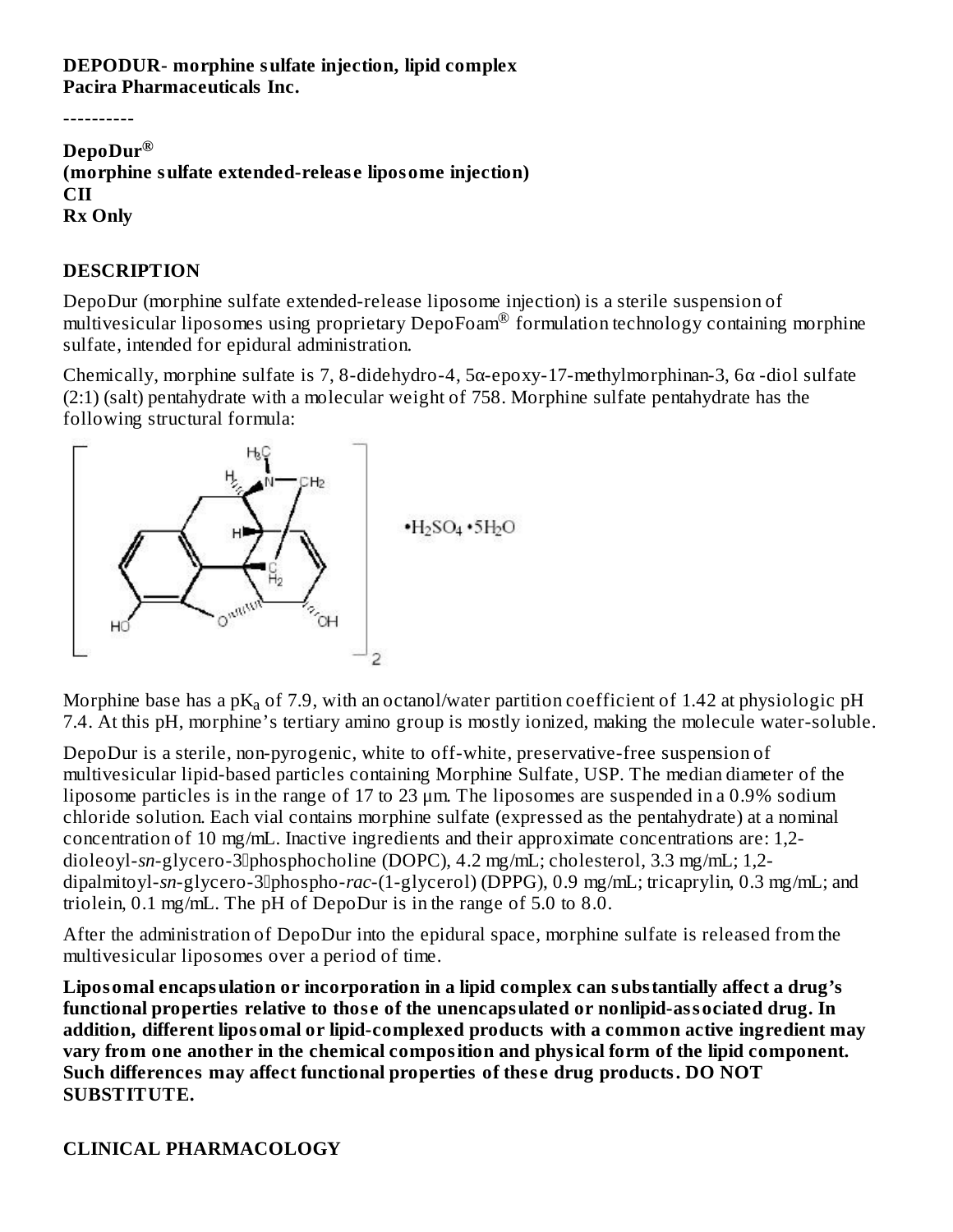## **Mechanism of Action**

Epidural administration of morphine sulfate results in analgesia without attendant loss of motor, sensory, or sympathetic function.

Morphine released from DepoDur is absorbed both neuraxially and systemically.

Morphine, a pure opiate agonist, is relatively selective for the μ-receptor, although it can interact with other opiate receptors at higher doses. In addition to analgesia, the widely diverse effects of morphine include respiratory depression, drowsiness, changes in mood, decreased gastrointestinal motility, nausea, vomiting, and alterations of the endocrine and autonomic nervous system.

#### **Pharmacodynamics**

The effects described below are common to all morphine-containing products.

Effects on the Central Nervous System (CNS): The principal therapeutic action of morphine is analgesia. Other therapeutic effects of morphine include anxiolysis, euphoria and feelings of relaxation. Although the precise mechanism of the analgesic action is unknown, specific CNS opiate receptors and endogenous compounds with morphine-like activity have been identified throughout the brain and spinal cord and are likely to play a role in the expression and perception of analgesic effects. As with all drugs in the opiate class, morphine can cause respiratory depression, in part by a direct effect on the brainstem respiratory centers. Morphine and related opiates depress the cough reflex by direct effect on the cough center in the medulla. Antitussive effects may occur with doses lower than those usually required for analgesia. Morphine may cause miosis, even in total darkness. Pinpoint pupils are a sign of opiate overdose; however, when asphyxia is present during opiate overdose, marked mydriasis occurs.

Effects on the Gastrointestinal Tract and on Other Smooth Muscle: Gastric, biliary and pancreatic secretions are decreased by morphine. Morphine causes a reduction in motility and is associated with an increase in tone in the antrum of the stomach and duodenum. Digestion of food in the small intestine is delayed and propulsive contractions are decreased. Propulsive peristaltic waves in the colon are decreased, while tone can be increased to the point of spasm, often resulting in constipation. Morphine can cause a marked increase in biliary tract pressure as a result of spasm of the sphincter of Oddi. Morphine may also cause spasm of the sphincter of the urinary bladder.

Effects on the Cardiovascular System: In therapeutic doses, morphine does not usually exert major effects on the cardiovascular system. Morphine, like other opiates, produces peripheral vasodilatation that may result in orthostatic hypotension and fainting. Release of histamine can occur, which may play a role in opiate-induced hypotension. Manifestations of histamine release and/or peripheral vasodilatation may include pruritus, flushing, red eyes and sweating.

#### **Pharmacokinetics**

Epidural administration of DepoDur results in both systemic absorption of morphine sulfate and absorption of morphine sulfate through the meninges into the intrathecal space. The relative absorption systemically versus intrathecally is unknown for DepoDur.

#### Absorption

Relative systemic bioavailability of DepoDur compared to epidurally administered morphine injection was determined in 19 patients (Table 1).

#### **Table 1: Pharmacokinetics of DepoDur and Morphine Sulfate Injection (Mean ± SD)**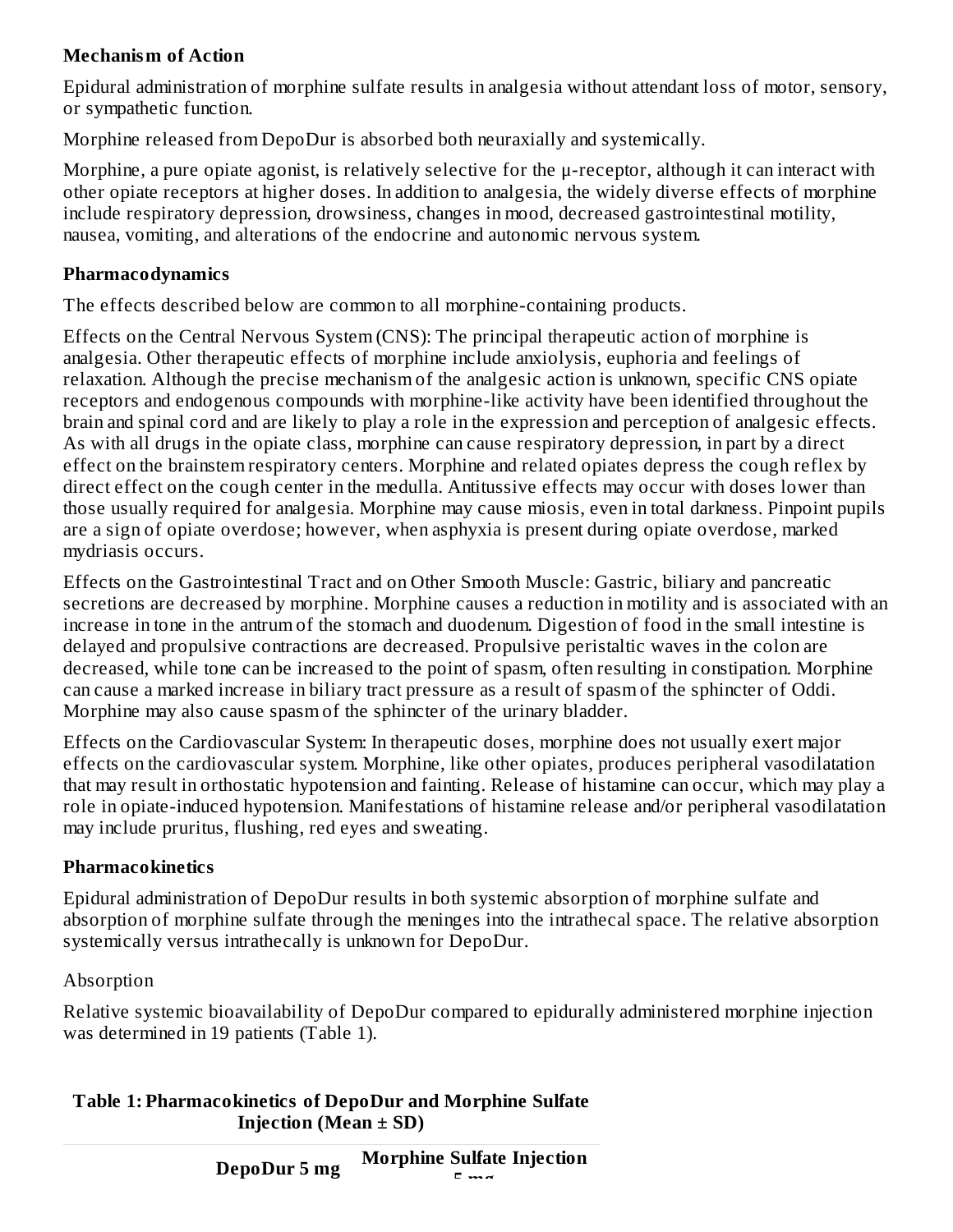|                                 |      | $(n = 10)$    |      | э шg<br>$(n=9)$ |
|---------------------------------|------|---------------|------|-----------------|
| Parameter                       | Mean | SD            | Mean | <b>SD</b>       |
| $C_{\text{max}}$ (ng/mL)        | 7.1  | 3.4           | 23.8 | 12.8            |
| $t_{\rm max}$ (hr) <sup>*</sup> | 1.0  | $(0.3 - 4.0)$ | 0.3  | $(0.3 - 2.0)$   |
| $AUC$ (ng $\cdot$ hr/mL)        | 38.8 | 10.4          | 42.8 | 8.4             |
| $t_{1/2}$ (hr)                  | 3.8  | 1.0           | 2.2  | 0.5             |
| *Median (range)                 |      |               |      |                 |

DepoDur systemic AUC was comparable to that of morphine sulfate injection (approximately 90%), however, systemic  $\mathsf{C}_{\max}$  was 30 % of that of morphine sulfate injection.

Based on systemic AUC, DepoDur appears to exhibit dose proportionality over a dose range of 5 to 25 mg. In contrast, systemic  $\mathsf{C_{max}}$  did not exhibit dose-proportionality and tended to increase by an amount less than the proportional change in dose (Table 2).

#### **Table 2: Morphine Plasma Pharmacokinetic Parameters (Mean, SD) Following Epidural Administration of DepoDur**

|                             |                | DepoDur DepoDur DepoDur DepoDur |                 |                 | DepoDur         | DepoDur                             |
|-----------------------------|----------------|---------------------------------|-----------------|-----------------|-----------------|-------------------------------------|
| Parameter                   | $5 \text{ mg}$ | $10 \text{ mg}$                 | $15 \text{ mg}$ | $20 \text{ mg}$ | $25 \text{ mg}$ | $30 \text{ mg}$                     |
|                             | $(n=14)$       | $(n=36)$                        | $(n=71)$        | $(n=63)$        | $(n=32)$        | $(n=25)$                            |
| $C_{\text{max}}$<br>(ng/mL) |                | $9.4(5.7)$ 20.0 (9.5)           | 18.6<br>(10.4)  | 26.4<br>(18.6)  |                 | 22.6 (15.4) 47.3 (28.9)             |
| $AUC_{0-\infty}$            | 41.0           | 124.9                           | 131.6           | 185.9           | 207.3           | 341.5                               |
| $(ng \cdot hr/mL)$          | (10.6)         | (98.1)                          | (73.7)          | (81.4)          | (77.7)          | (136.9)                             |
| $t_{1/2}$ (hr)              |                | $4.2(2.1)$ 16.2 (19.7)          | 20.0<br>(20.6)  |                 |                 | 23.9 (25.4) 32.9 (24.2) 25.6 (14.6) |

#### **Distribution**

After morphine sulfate has been released from DepoDur and is absorbed systemically, morphine distribution is expected to be the same as for other morphine formulations.

Once absorbed, morphine is distributed to skeletal muscle, kidneys, liver, intestinal tract, lungs, spleen and brain. The volume of distribution of morphine is approximately 1 to 4 L/kg. Morphine is 20 to 35% reversibly bound to plasma proteins. Morphine also crosses the placental membranes and has been found in breast milk.

#### Metabolism

After morphine sulfate has been released from DepoDur and is absorbed systemically, morphine metabolism is expected to be the same as for other morphine formulations.

The major pathway of the detoxification of morphine is conjugation, either with D<sup>ng</sup>lucuronic acid in the liver to produce glucuronides or with sulfuric acid to give morphine-3-etheral sulfate. Although a small fraction (less than 5%) of morphine is demethylated, for all practical purposes, virtually all morphine is converted to glucuronide metabolites including morphine-3-glucuronide, M3G (about 50%) and morphine-6-glucuronide, M6G (about 5 to 15%). M3G has no significant analgesic activity. M6G has been shown to have opiate agonist and analgesic activity in humans.

#### Excretion

After morphine sulfate has been released from DepoDur and is absorbed systemically, morphine excretion is expected to be the same as for other morphine formulations. DepoDur is intended for single dose administration, therefore, accumulation of morphine or its metabolites is not expected even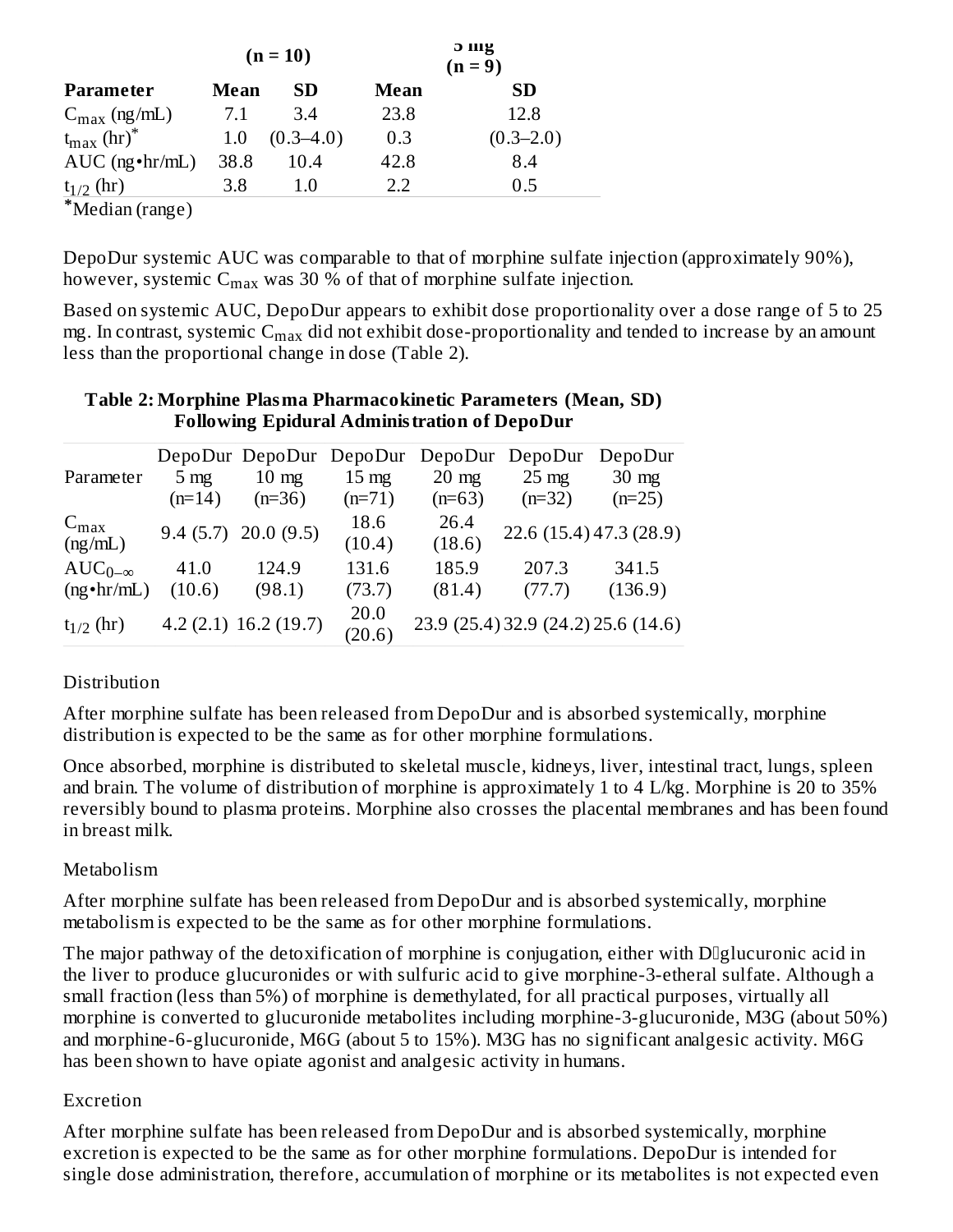in patients with impaired hepatic or renal function.

Approximately 10% of morphine dose is excreted unchanged in the urine. Most of the dose is excreted in the urine as M3G and M6G. A small amount of the glucuronide metabolites is excreted in the bile and there is some minor enterohepatic cycling. Seven to 10% of administered morphine is excreted in the feces. The mean adult plasma clearance is about 20–30 mL/minute/kg. The effective terminal half-life of morphine after IV administration is reported to be approximately 2 hours. In some studies involving longer periods of plasma sampling, a longer terminal half-life of morphine of about 15 hours was reported.

### Special Populations

Geriatric: Elderly patients (aged 65 years or older) may have increased sensitivity to DepoDur, as with other opiates. In elderly patients (over 65 years of age), the  $\rm{C_{max}}$  was similar to that of patients 65 years of age or younger, but the clearance in elderly patients was reduced by approximately 13%.

Pediatric: The pharmacokinetics of DepoDur have not been studied in pediatric patients.

Hepatic Failure: Systemic morphine pharmacokinetics have been reported to be significantly altered in patients with cirrhosis. Clearance was found to decrease with a corresponding increase in half-life. The M3G and M6G to morphine plasma AUC ratios also decreased in these subjects, indicating diminished metabolic activity. DepoDur is intended for single-dose administration, therefore accumulation of morphine or its metabolites is not expected even in patients with impaired hepatic function.

Renal Insufficiency: Systemic morphine pharmacokinetics are altered in patients with renal failure. Clearance is decreased and the metabolites, M3G and M6G, may accumulate to much higher plasma levels in patients with renal failure as compared to patients with normal renal function. DepoDur is intended for single-dose administration, therefore accumulation of morphine or its metabolites is not expected even in patients with impaired renal function.

Drug-Drug Interactions: Other than the interactions with a lidocaine with epinephrine test dose (see below), no other pharmacokinetic drug-drug interactions have been examined *in vivo*. *In-vitro* studies suggest a similar interaction is anticipated with other amide local anesthetics. No *in-vitro* or *in-vivo* studies have been performed with ester local anesthetics. Known drug-drug interactions involving morphine are pharmacodynamic, not pharmacokinetic (see PRECAUTIONS, Drug Interactions).

#### Test Dose Interaction

Epidural administration of a 3-mL test dose (lidocaine 1.5% and epinephrine 1:200,000) may affect the release of morphine sulfate from DepoDur (see PRECAUTIONS, Drug Interactions). This issue has been examined in patients who received epidural administration of 15 mg of DepoDur at various time intervals after the test dose (Table 3). The test groups included a no-test-dose group and 3-, 10- and 15 minute delays between test dose and DepoDur administration. Additionally, saline flush after the test dose was assessed. The serum concentration of morphine was measured as a biomarker.

#### **Table 3:Impact of Test Dos e Administration on Peak Serum Concentration of DepoDur**

| <b>Minutes</b>        |   |                  |           |                                                       |               |
|-----------------------|---|------------------|-----------|-------------------------------------------------------|---------------|
| <b>Between Test</b>   |   | Mean             |           | Mean $C_{\text{max}}$ Median $C_{\text{max}}$ Min–Max |               |
| Dose and              | N | $t_{\rm max}$    | ng/mL     |                                                       |               |
| <b>DepoDur</b>        |   | hr(SD)           | (SD)      | ng/mL                                                 | ng/mL         |
| <b>Administration</b> |   |                  |           |                                                       |               |
| No test dose          |   | 6 $2.5(2.1)$     | 11.5(7.4) | 10.2                                                  | $4.1 - 23.5$  |
| $Flush + 3$           |   | $8\;0.2\;(0.04)$ | 30.2(8.5) | 31.4                                                  | $15.8 - 40.1$ |
| $Flush + 10$          |   | $7\;0.6\,(0.7)$  | 15.6(9.3) | 13.3                                                  | $7.4 - 34.0$  |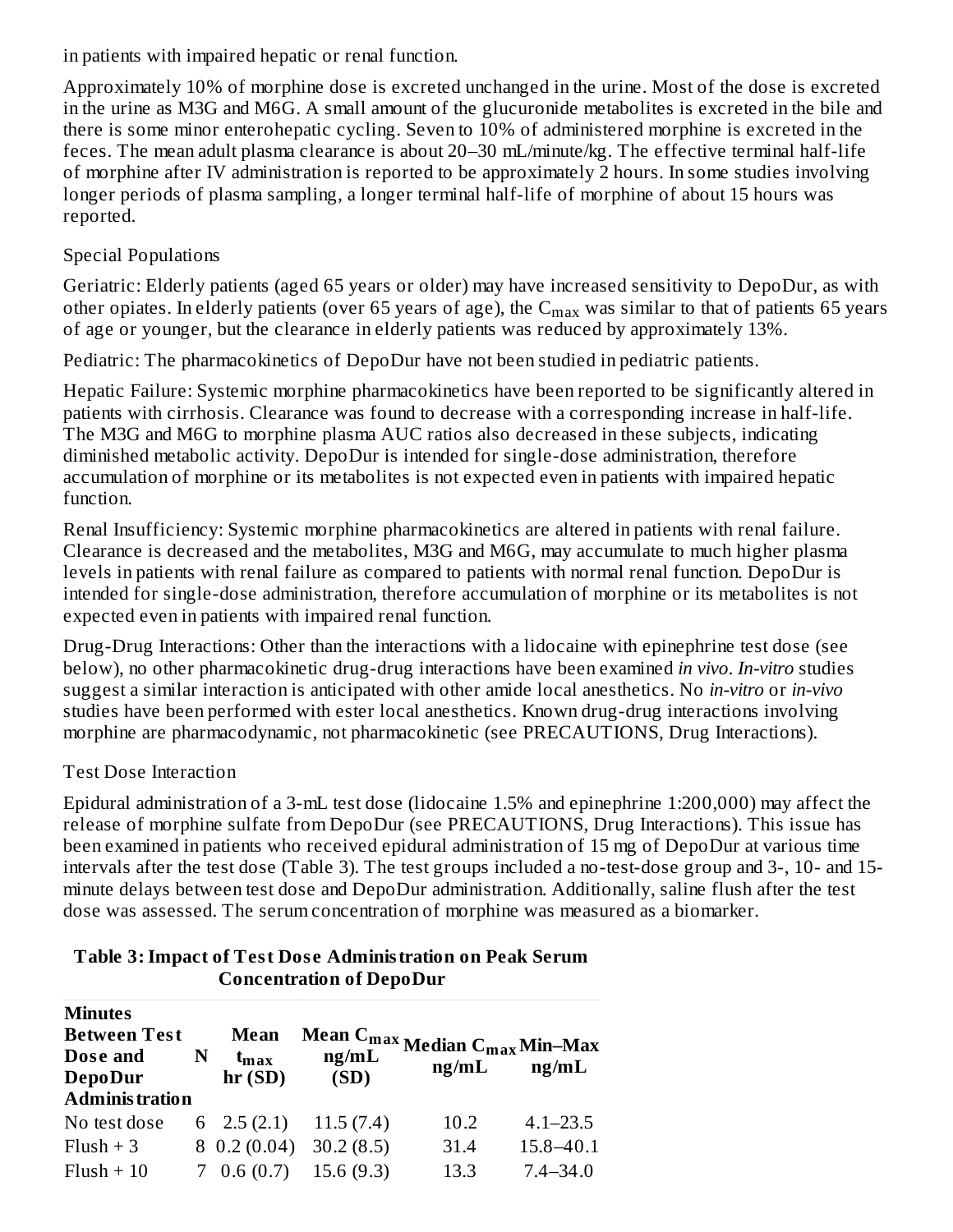| $Flush + 15$                                       |  | $8\quad 0.5(0.3) \quad 11.4(6.4)$ | 11.4 | $2.0 - 20.0$ |
|----------------------------------------------------|--|-----------------------------------|------|--------------|
| No Flush + 3 $8\quad0.4\ (0.7) \quad 25.6\ (10.1)$ |  |                                   | 22.6 | 15.2–45.4    |

Serum morphine  $\mathsf{C_{max}}$  was comparable to that of the no-test-dose group if DepoDur was administered 15 minutes after the test dose.

Anesthetics other than lidocaine with epinephrine have not been evaluated.

## **Clinical Studies**

The efficacy of DepoDur was demonstrated in four clinical trials comprised of 876 patients undergoing surgical procedures such as hip arthroplasty, prostatectomy, colon resection and cesarean section. In these clinical trials, efficacy was assessed for at least 48 hours and safety for up to 30 days after DepoDur administration.

## **Hip Arthroplasty**

Two randomized, double-blind, placebo-controlled, parallel-group, dose-ranging studies evaluated the safety and efficacy of 10, 15, 20, 25, and 30 mg DepoDur in 314 patients undergoing hip arthroplasty. The mean age of patients was 59 years (range 18 to 88 years). Study medication was administered approximately 30 minutes before surgery. Post-operatively, patients self-administered intravenous fentanyl via patient-controlled analgesia (PCA) to maintain satisfactory analgesia.

In one study (N=194), single epidural administration of 15, 20, and 25 mg DepoDur provided superior analgesic efficacy compared to placebo (epidural saline injection followed by IV fentanyl PCA), as measured by decreased fentanyl use (Figure 1) and Visual Analog Scores (VAS) (Figure 2). The second clinical study in hip arthroplasty revealed similar results.



**Figure 1: Cumulative Fentanyl Usage Over 48 Hours (Mean, SE)**

**Figure 2:Pain Intensity Scores Over 48 hours (Mean, SE)**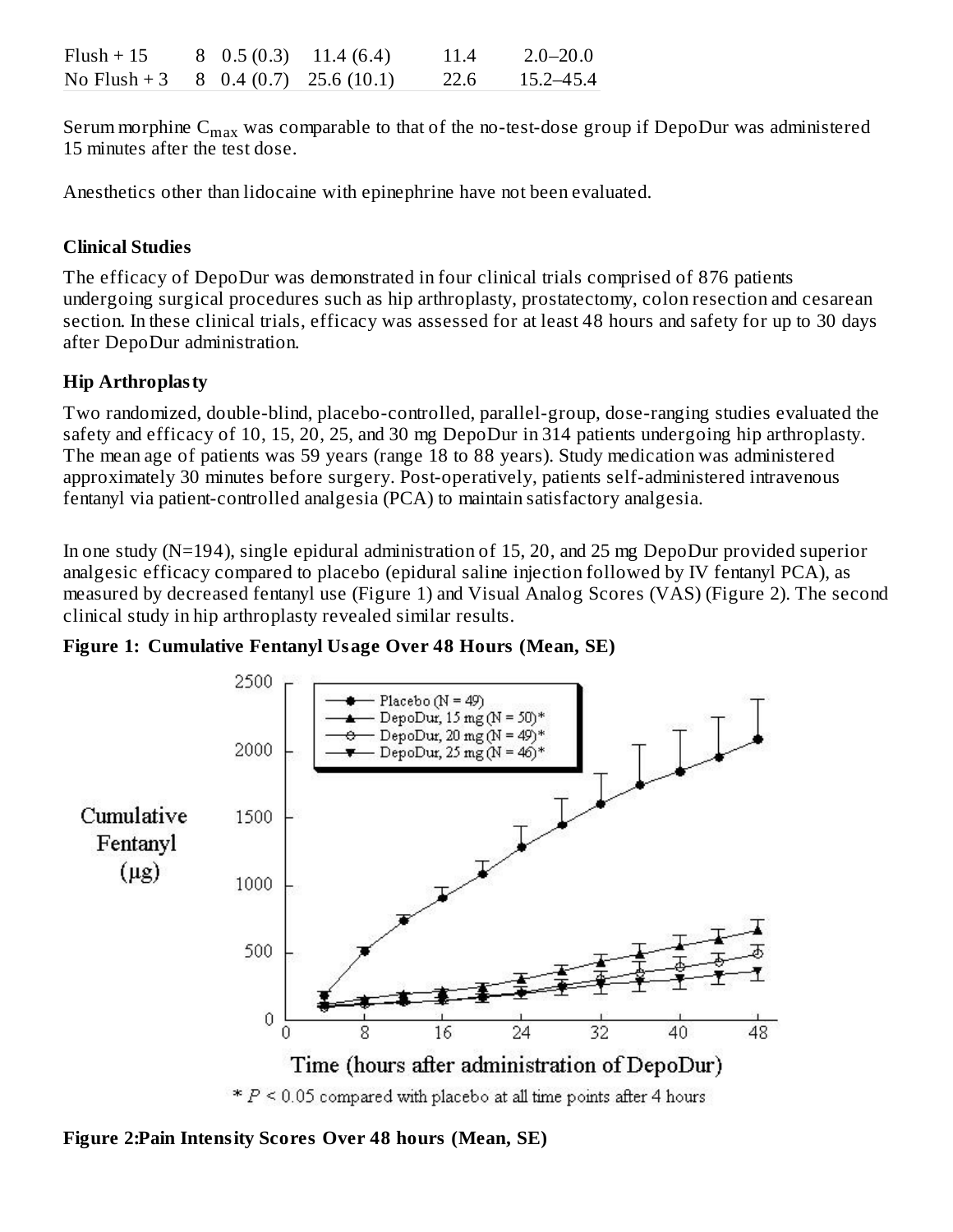

#### **Lower Abdominal Surgery**

A randomized, double-blind, parallel-group study evaluated the safety and efficacy of single epidural doses of 10, 15, 20, and 25 mg DepoDur compared to 5 mg DepoDur or 5 mg morphine sulfate in 487 patients undergoing lower abdominal surgery (i.e. surgery via an abdominal incision below umbilicus). Study medication was administered approximately 30 minutes prior to surgery. Post-operatively, patients self-administered intravenous fentanyl via patient-controlled analgesia (PCA) to maintain satisfactory analgesia. A dose response was observed, demonstrating a reduction in IV fentanyl use over the 48-hour period.

#### **Cesarean Section**

A randomized, double-blind, parallel-group study evaluated the safety and efficacy of single epidural doses of 5, 10, and 15 mg DepoDur compared to epidural morphine sulfate injection (5 mg) in 75 patients undergoing elective cesarean section under intrathecal anesthesia. Study medication was administered following delivery and clamping of the umbilical cord. At the investigator's discretion, patients were permitted to receive acetaminophen with codeine or intravenous morphine sulfate as an intermittent bolus or via PCA pump, post-operatively. DepoDur doses of 10 and 15 mg resulted in reduced use of rescue medication and improved post-operative analgesia based on AUC analysis of VAS pain scores at rest (R) and with activity (A), compared to morphine sulfate on average over the 48 hour period following elective cesarean section (Table 4).

**Table 4: Cesarean Section: Total Opiate Us e, Pain VAS at Rest and with Activity**

| <b>Efficacy Parameters</b>                                                               | Morphine<br><b>Sulfate</b><br>Injection |                 | <b>DepoDur</b>     |
|------------------------------------------------------------------------------------------|-----------------------------------------|-----------------|--------------------|
|                                                                                          | 5 <sub>mg</sub>                         | $10 \text{ mg}$ | $15 \,\mathrm{mg}$ |
| Opiate use (mg, morphine equivalents <sup>*</sup> ) 0–48 h,<br>$\text{median}^{\dagger}$ | 38.2                                    | 19.0            | 18.0               |
| Opiate use (mg, morphine equivalents*) 24–48                                             | 1 $\cap$ $\cap$                         | $\Omega$        | $\sim$ $\sim$      |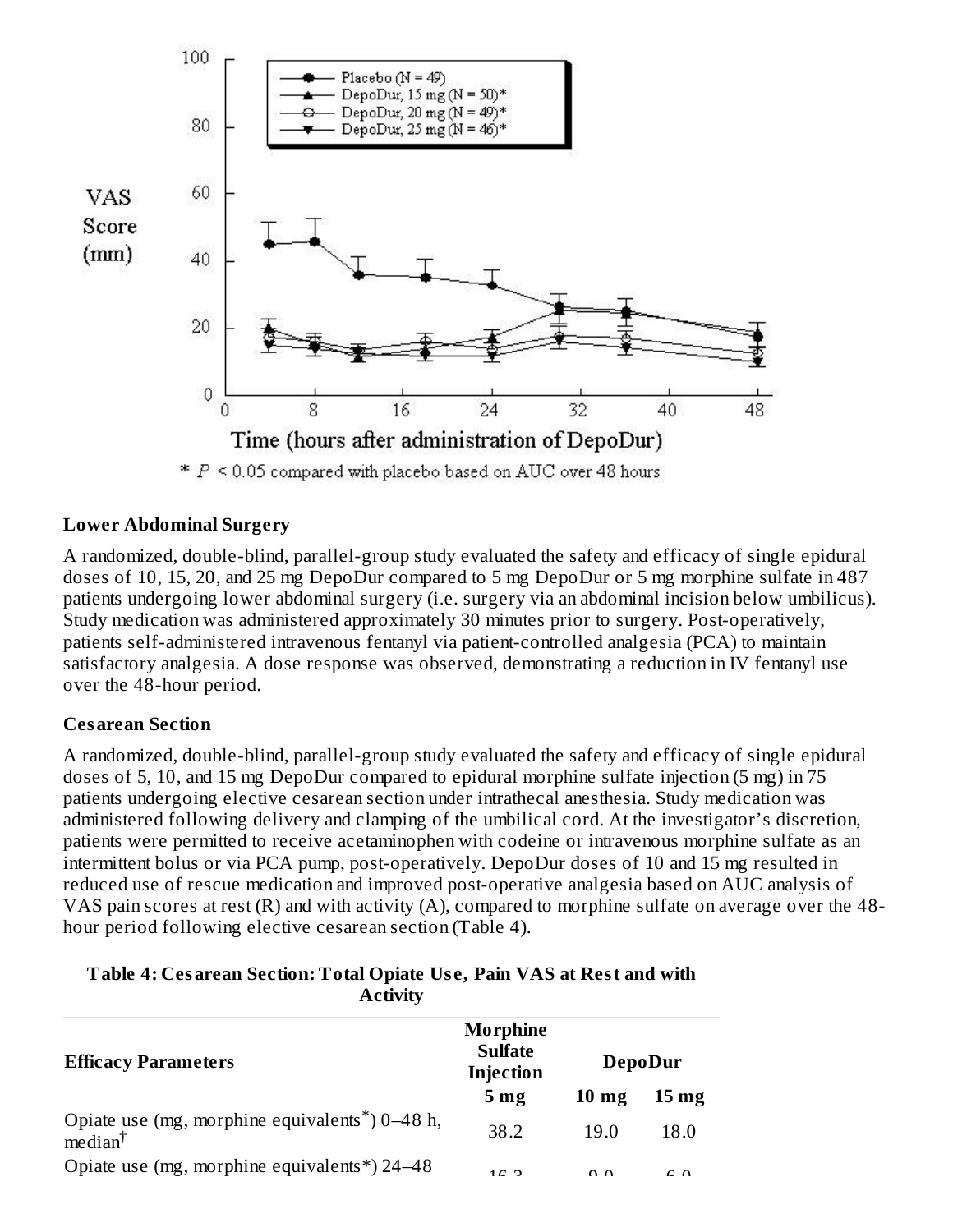| h, median <sup>§</sup>                       | LO.3           | U.0              | 0.0                              |
|----------------------------------------------|----------------|------------------|----------------------------------|
| VAS-R AUC 0–48 h, mean $\pm$ SD <sup>†</sup> | $1186 \pm 939$ | 454 $\pm$<br>334 | 484 +<br>425                     |
| VAS-A AUC 0-48 h, mean $\pm$ SD <sup>†</sup> | $2086 \pm 875$ | 775              | $1235 \pm 1036 \pm 1036$<br>726. |
|                                              |                |                  |                                  |

 $^*$ Median; $^{\dagger}$ p< 0.05;  $^{\$}$  p< 0.001

### **INDICATIONS AND USAGE**

DepoDur is an extended-release liposome injection of morphine sulfate intended for single-dose administration by the epidural route, at the lumbar level, for the treatment of pain following major surgery. DepoDur is administered prior to surgery or after clamping the umbilical cord during cesarean section.

DepoDur is not intended for intrathecal, intravenous, or intramuscular administration. Administration of DepoDur into the thoracic epidural space or higher has not been evaluated and therefore is not recommended.

### **CONTRAINDICATIONS**

DepoDur is contraindicated in patients with known hypersensitivity to morphine, morphine salts, or any components of the product. DepoDur, as with all opiates, is contraindicated in patients with respiratory depression, acute or severe bronchial asthma, and upper airway obstruction. Any contraindications for an epidural injection preclude the administration of DepoDur. DepoDur, as with all opiates, is contraindicated in any patient who has or is suspected of having paralytic ileus. DepoDur should not be used in patients with suspected or known head injury or increased intracranial pressure.

DepoDur is an opiate analgesic which causes vasodilatation that may exacerbate hypotension and hypoperfusion and, therefore, is contraindicated in circulatory shock.

#### **WARNINGS**

Due to the risk of severe adverse events when the epidural route of administration is employed, patients must be observed in a fully equipped and staffed environment for at least 48 hours after administration. **The facility must be equipped to resus citate patients with s evere opiate overdosage, and the personnel must be familiar with the us e and limitations of specific narcotic antagonists (naloxone, naltrexone) in such cas es.**

**No clinical studies have evaluated the safety of administration of DepoDur into the intrathecal space. DepoDur is intended for administration by the epidural route only. However, cas es of intrathecal administration of DepoDur have been reported during post-marketing experience. In all cas es, signs of prolonged respiratory depression were obs erved requiring narcotic antagonist (naloxone) administration or ventilatory support.**

Prolonged and serious respiratory depression or apnea has occurred when administration of epidural DepoDur was associated with subarachnoid puncture. In these cases, respiratory depression has occurred within 12 hours of DepoDur administration following apparent recovery from anesthesia. Respiratory depression resulting from DepoDur can be treated successfully with a naloxone bolus or, more commonly, a naloxone infusion; intubation and mechanical ventilation may be necessary in some cases.

Because intrathecal leakage from the epidural space may occur through a breached dural membrane, especially when the epidural drug is administered in a bolus, DepoDur should not be administered to a patient following a recent dural puncture without vigilant monitoring of respiratory function for a prolonged period (48 hours) with provision for emergency mechanical ventilation to minimize the risk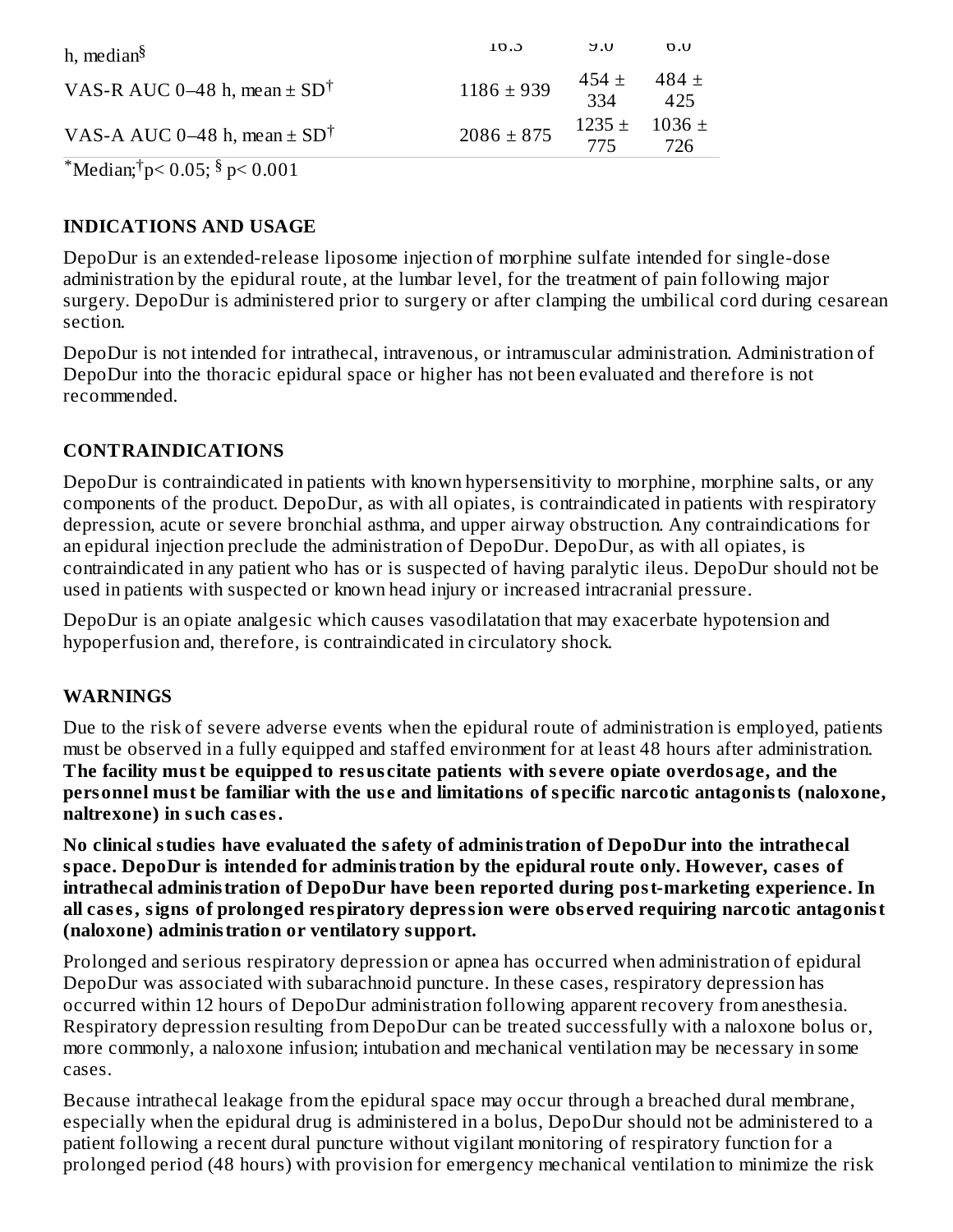of serious respiratory depression.

DepoDur should be administered by or under the direction of a physician experienced in the techniques associated with epidural drug administration and familiar with patient management following epidural opiate administration, including the management of respiratory depression.

Prior to drug administration, the physician should be familiar with patient conditions (such as infection at the injection site, bleeding diathesis, current and anticipated anticoagulant therapy, etc.) that call for special evaluation of the benefit versus risk potential.

## **Impaired Respiration**

Respiratory depression is the chief hazard of all opiate preparations. Respiratory depression occurs more frequently in elderly or debilitated patients and in those suffering from conditions accompanied by hypoxia or hypercapnia in whom even moderate therapeutic doses may significantly decrease pulmonary ventilation.

Administration of opiates with or without coadministration of other sedative or hypnotic drugs can worsen airway obstruction in patients with obstructive sleep-apnea syndrome. Patients who are obese are at particular risk for this syndrome, which may be undiagnosed prior to administration.

Respiratory depression can occur with DepoDur. Four percent of the patients who received DepoDur required treatment with narcotic antagonists for respiratory depression. Ninety percent of events of respiratory depression started within the first 24 hours after dosing with DepoDur. However, the incidence of respiratory depression starting after 48 hours, potentially related to DepoDur, was 0.6% (5 of 900 patients). Patients at increased risk of respiratory depression such as those with impaired respiratory drive, sleep apnea, concomitant sedation or the elderly, may require monitoring for periods longer than 48 hours.

**Becaus e of the risk of respiratory depression, the facility must be equipped to resus citate patients. Patients must be clos ely monitored in a fully equipped and staffed environment for a minimum of 48 hours.**

**If the surgical procedure is cancelled after the administration of DepoDur, the risk of respiratory depression may be increas ed, and patients should be monitored with a high level of vigilance.**

**Epidural local anesthetics should not be us ed before or after DepoDur, except in the form of a test dos e. (See PRECAUTIONS – Drug Interactions) Do not mix or co-administer DepoDur with any other medications including local anesthetics. Once DepoDur has been administered, no other medication should be administered into the epidural space for at least 48 hours.**

#### **Misus e, Abus e and Diversion of Opiates**

The active ingredient of DepoDur is morphine, a μ-opiate agonist. DepoDur is a Schedule II controlled substance. Such drugs are sought by drug abusers and people with addiction disorders. Diversion of Schedule II products is an act subject to criminal penalty. DepoDur can be abused in a manner similar to other opiate agonists, legal or illicit.

Concerns about abuse, addiction, and diversion should not prevent the proper management of pain. Healthcare professionals should contact their State Professional Licensing Board, or State Controlled Substances Authority for information on how to prevent and detect abuse or diversion of this product.

## **Hypotensive Effect**

DepoDur, like all other opiates, may cause severe hypotension in an individual whose ability to maintain blood pressure has already been compromised by a depleted blood volume or concurrent administration of drugs such as phenothiazines or general anesthetics (see also PRECAUTIONS – Drug Interactions). DepoDur may produce orthostatic hypotension and syncope in ambulatory patients.

In a patient who progresses to circulatory shock, DepoDur may make resuscitation more difficult due to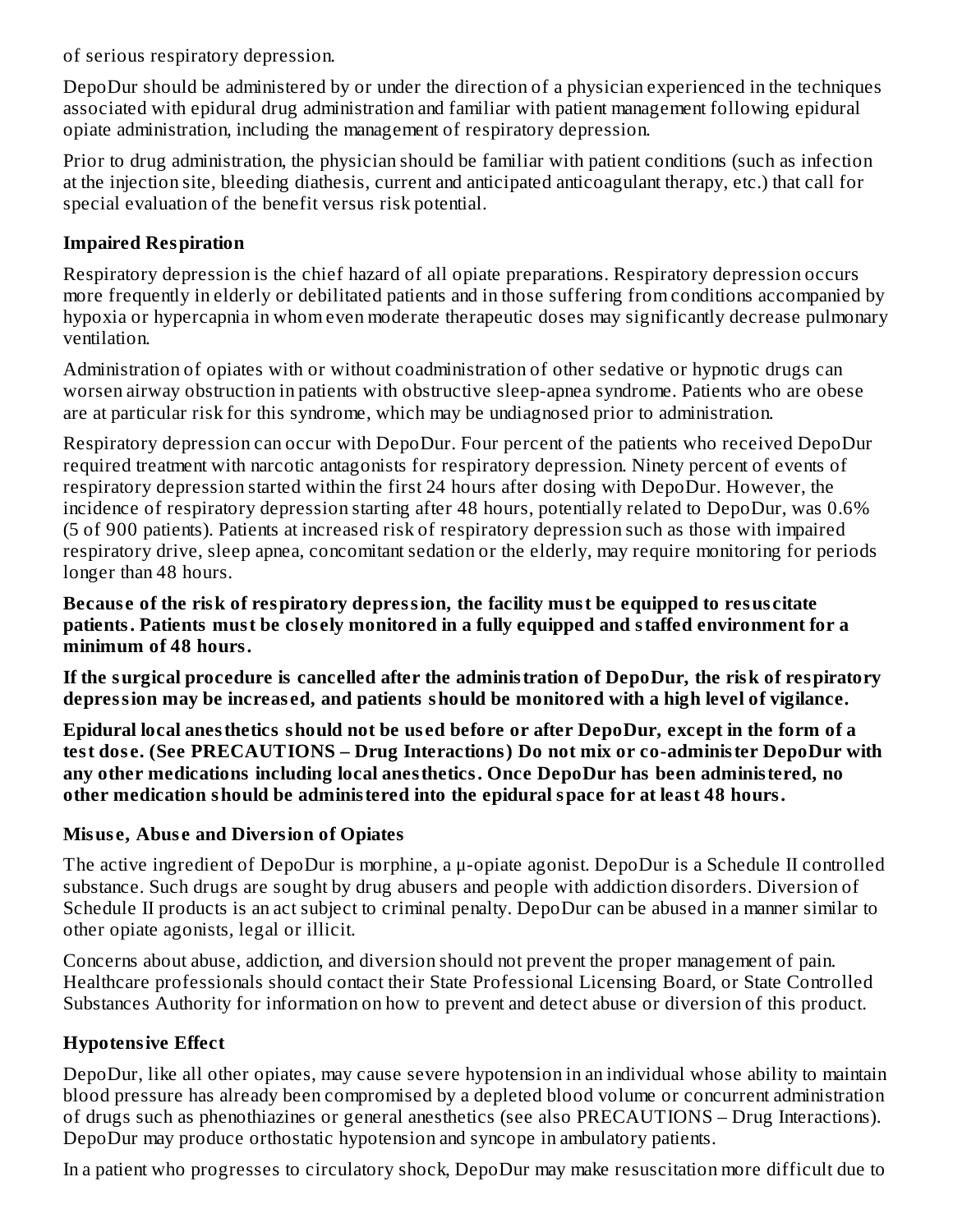#### vasodilatation.

### **Gastrointestinal Obstruction**

DepoDur should not be administered to patients with gastrointestinal obstruction, especially paralytic ileus, because DepoDur diminishes propulsive peristaltic waves in the gastrointestinal tract and may prolong the obstruction.

#### **Us e with Other Central Nervous System Depressants**

The central nervous depressant effects of morphine are potentiated by the presence of other CNS depressants such as alcohol, other opiates, sedatives, antihistaminics or psychotropic drugs. Use of neuroleptics or general anesthetics in conjunction with epidural morphine may increase the risk of respiratory depression.

### **Labor and Delivery**

DepoDur should not be administered to women for vaginal labor and delivery. DepoDur has only been administered to women undergoing cesarean section following clamping of the umbilical cord.

## **PRECAUTIONS**

## **General**

Epidural delivery of opiates is accompanied by risk to the patients and requires a high level of skill to be successfully accomplished. The task of treating these patients must be undertaken by experienced clinical teams, well-versed in patient selection and emerging standards of care. It is critical to adjust the dose of DepoDur for each individual patient, taking into account the patient's prior experience with opiate analgesics (see DOSAGE AND ADMINISTRATION).

Seizures may result from high doses of morphine. Patients with known seizure disorders should be carefully observed for evidence of morphine-induced seizure activity.

## **Us e in Hepatic or Renal Dis eas e**

After morphine sulfate has been released from DepoDur and is absorbed systemically, its distribution, metabolism and excretion are expected to be the same as other morphine formulations. DepoDur is intended for single-dose administration; therefore accumulation of morphine or its metabolites is not expected even in patients with impaired hepatic or renal function.

## **Us e in Biliary Surgery or Disorders of the Biliary Tract**

Morphine is released into the systemic circulation after epidural administration. Therefore, smooth muscle hypertonicity may result in biliary colic.

DepoDur should be used with caution in patients with biliary tract disease, including acute pancreatitis, as morphine may cause spasm of the sphincter of Oddi and diminish biliary and pancreatic secretions.

## **Us e with Disorders of the Urinary System**

The use of epidural opiate analgesia has been associated with disturbances of micturition, especially in males with prostatic hypertrophy. Early recognition of urinary retention and prompt intervention is indicated.

#### **Post-Surgical Ambulation**

Patients with reduced circulating blood volume, impaired myocardial function or those receiving sympatholytic drugs should be monitored for the possible occurrence of orthostatic hypotension, a frequent complication in single-dose epidurally administered morphine analgesia.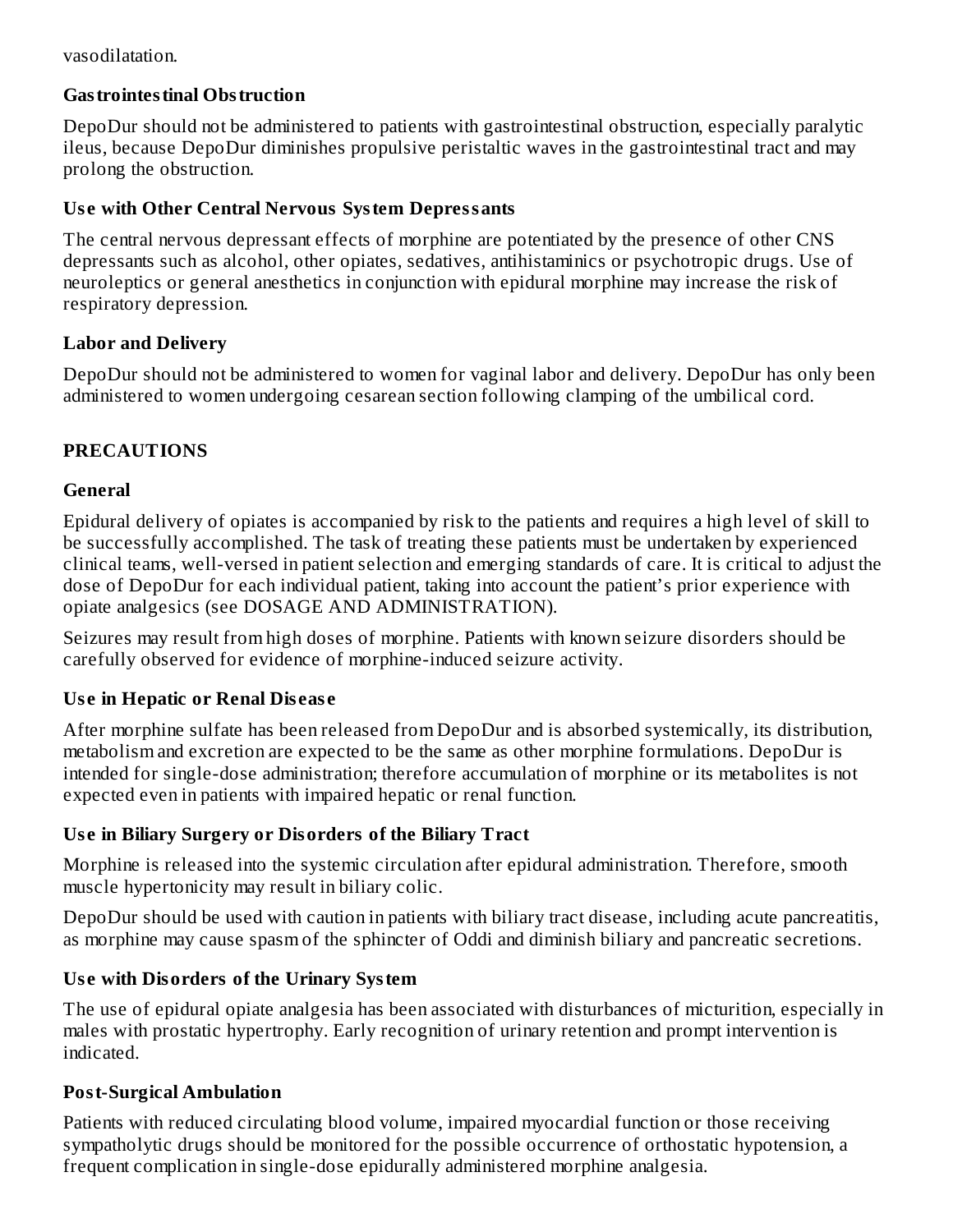#### **Intravenous or Intramus cular Administration**

Administration of DepoDur via the intravenous or intramuscular routes has not been studied in humans and DepoDur should not be administered by these routes.

### **Drug Interactions**

Local Anesthetics: Administration of DepoDur three minutes after a 3-mL test-dose (lidocaine 1.5% and epinephrine 1:200,000) increases peak serum concentrations of morphine (SeeCLINICAL PHARMACOLOGY). Increasing the interval between the test dose and DepoDur administration to at least 15 minutes minimizes this pharmacokinetic interaction.

Safety and efficacy of DepoDur when used in conjunction with therapeutic epidural doses of lidocaine with epinephrine (for conduction anesthesia) have not been studied in clinical trials.

CNS Depressants: The concurrent use of other central nervous system (CNS) depressants including sedatives, hypnotics, general anesthetics, droperidol, phenothiazines or other tranquilizers, or alcohol increases the risk of respiratory depression, hypotension, profound sedation, or coma. Use with caution and with vigilant monitoring in patients taking these agents.

Monoamine Oxidase Inhibitors (MAOIs): MAOIs markedly potentiate the action of morphine. DepoDur should not be used in patients taking MAOIs or within 14 days of stopping such treatment.

Muscle Relaxants: Respiratory depression associated with morphine may delay recovery of spontaneous pulmonary ventilation when neuromuscular blocking agents are coadministered.

## **Carcinogenicity/Mutagenicity/Impairment of Fertility**

Studies in animals to evaluate the carcinogenic potential of morphine sulfate have not been conducted. No formal studies to assess the mutagenic potential of morphine have been conducted. In the published literature, the results of *in-vitro* studies showed that morphine is non-mutagenic in the *Drosophila melanogaster* lethal mutation assay and produced no evidence of chromosomal aberrations when incubated with murine splenocytes. Contrary to these results, morphine was found to increase DNA fragmentation when incubated *in vitro* with a human lymphoma cell line. *In vivo*, morphine has been reported to produce an increase in the frequency of micronuclei in bone marrow cells and immature red blood cells in the mouse micronucleus test and to induce chromosomal aberrations in murine lymphocytes and spermatids. Some of the *in*llwivo clastogenic effects reported with morphine in mice may be directly related to increases in glucocorticoid levels produced by morphine in this species.

## **Pregnancy**

## Teratogenic Effects (Pregnancy Category C)

No formal studies to assess the teratogenic effects of morphine in animals have been performed. Several literature reports indicate that morphine administered subcutaneously during the early gestational period in mice and hamsters produced neurological, soft tissue and skeletal abnormalities. With one exception, the effects that have been reported were following doses that were maternally toxic and the abnormalities noted were characteristic of those observed when maternal toxicity is present. In one study, following subcutaneous infusion of doses greater than or equal to 0.15 mg/kg in mice, exencephaly, hydronephrosis, intestinal hemorrhage, split supraoccipital, malformed sternebrae, and malformed xiphoid were noted in the absence of maternal toxicity. In the hamster, morphine sulfate given subcutaneously on gestation day eight produced exencephaly and cranioschisis. Morphine was not a significant teratogen in the rat at exposure levels significantly beyond that normally encountered in clinical practice. In one study, however, decreased litter size and viability were observed in the offspring of male rats administered morphine at doses approximately 3-fold the maximum recommended human daily dose (MRHDD) for 10 days prior to mating. In two studies performed in the rabbit, no evidence of teratogenicity was reported at subcutaneous doses up to 100 mg/kg.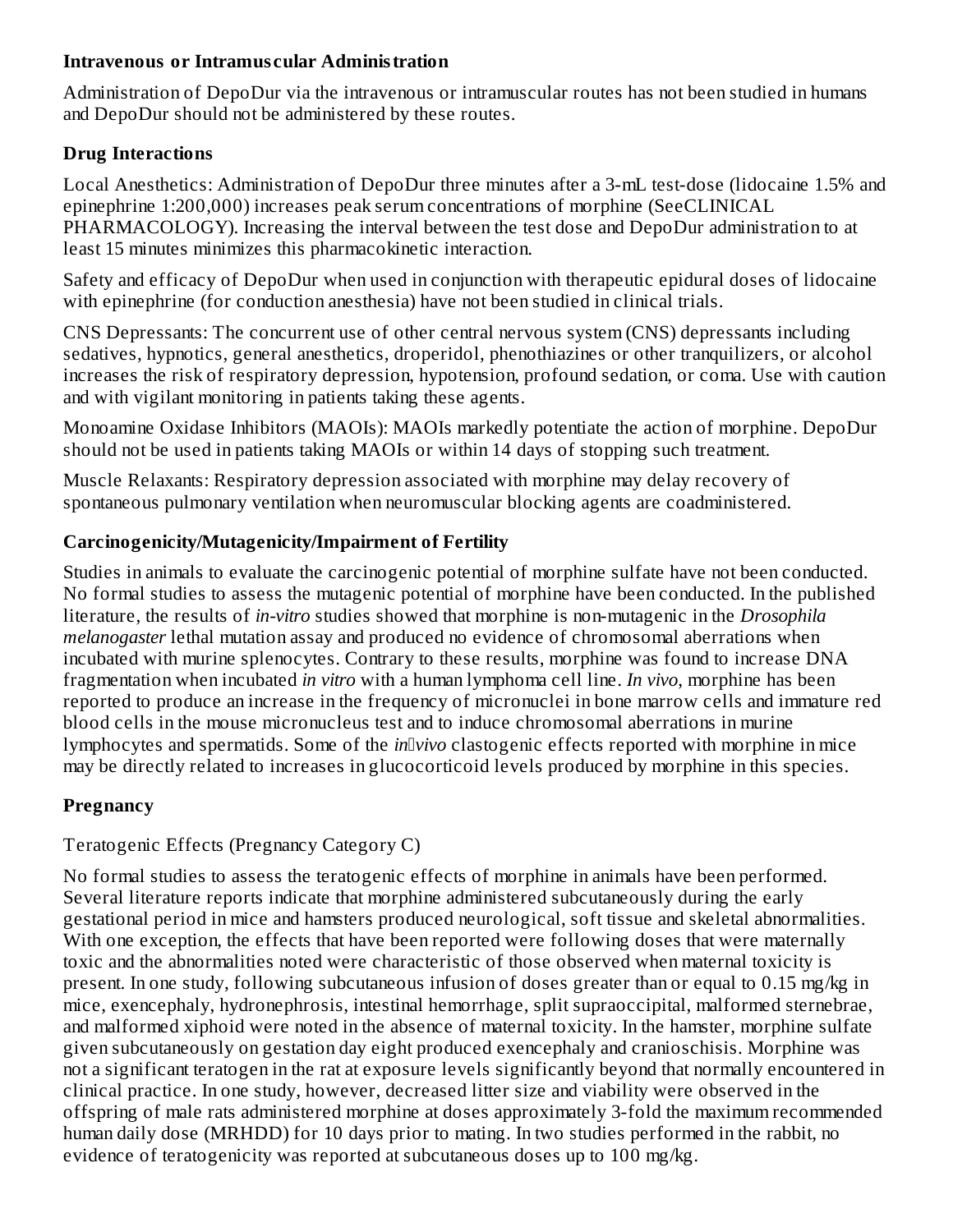In humans, the frequency of congenital anomalies has been reported to be no greater than expected among the children of 70 women who were treated with morphine during the first four months of pregnancy or in 448 women treated with this drug anytime during pregnancy. Furthermore, no malformations were observed in the infant of a woman who attempted suicide by taking an overdose of morphine and other medication during the first trimester of pregnancy.

#### Nonteratogenic Effects

Published literature indicates that exposure to morphine during pregnancy is associated with reduction in growth and a host of behavioral abnormalities in the offspring of animals. Morphine treatment during gestational periods of organogenesis in rats, hamsters, guinea pigs and rabbits resulted in the following treatment-related embryotoxicity and neonatal toxicity in one or more studies: decreased litter size, embryo-fetal viability, fetal and neonatal body weights, absolute brain and cerebellar weights, lengths or widths at birth and during the neonatal period, delayed motor and sexual maturation, and increased neonatal mortality, cyanosis and hypothermia. Decreased fertility in female offspring, and decreased plasma and testicular levels of luteinizing hormone and testosterone, decreased testes weights, seminiferous tubule shrinkage, germinal cell aplasia, and decreased spermatogenesis in male offspring were also observed. Behavioral abnormalities resulting from chronic morphine exposure of fetal animals included altered reflex and motor skill development, mild withdrawal, and altered responsiveness to morphine persisting into adulthood.

Morphine sulfate should be used by a pregnant woman only if the need for opiate analgesia clearly outweighs the potential risks to the fetus.

### **Labor and Delivery**

See WARNINGS.

### **Nursing Mothers**

In studies of epidural administration of morphine sulfate injection, small amounts of morphine were detected in breast milk. The degree to which morphine sulfate is excreted in human milk following administration of DepoDur has not been studied. Because many drugs are excreted in human milk and because of the potential for adverse reactions in nursing infants from morphine, a decision should be made whether or not to allow nursing during the first 48 hours following DepoDur administration.

#### **Pediatric Us e**

The safety and effectiveness of DepoDur in pediatric patients below the age of 18 years have not been established and use in this population is not recommended.

## **Us e in the Elderly**

DepoDur was studied in clinical trials of 876 subjects; 222 were 65 years of age and older, and 43 of these patients were 75 years of age and over. The efficacy and opiate adverse event profiles in these elderly patients, at the same or lower dose of DepoDur, were similar to those in younger adults (see DOSAGE AND ADMINISTRATION). However, elderly patients (65 years of age or older) may have increased sensitivity to morphine. Comorbid conditions may predispose the elderly population to serious adverse events such as respiratory depression, ileus, hypotension and myocardial infarction.

In general, caution should be exercised in the selection of the dose of DepoDur for an elderly patient. Dosing normally should be at the low end of the range.

DepoDur should be administered to elderly patients (>65 years) after careful evaluation of their underlying medical condition and consideration of the risks associated with DepoDur. Provision for vigilant perioperative monitoring should be arranged for elderly patients receiving DepoDur.

## **ADVERSE EVENTS**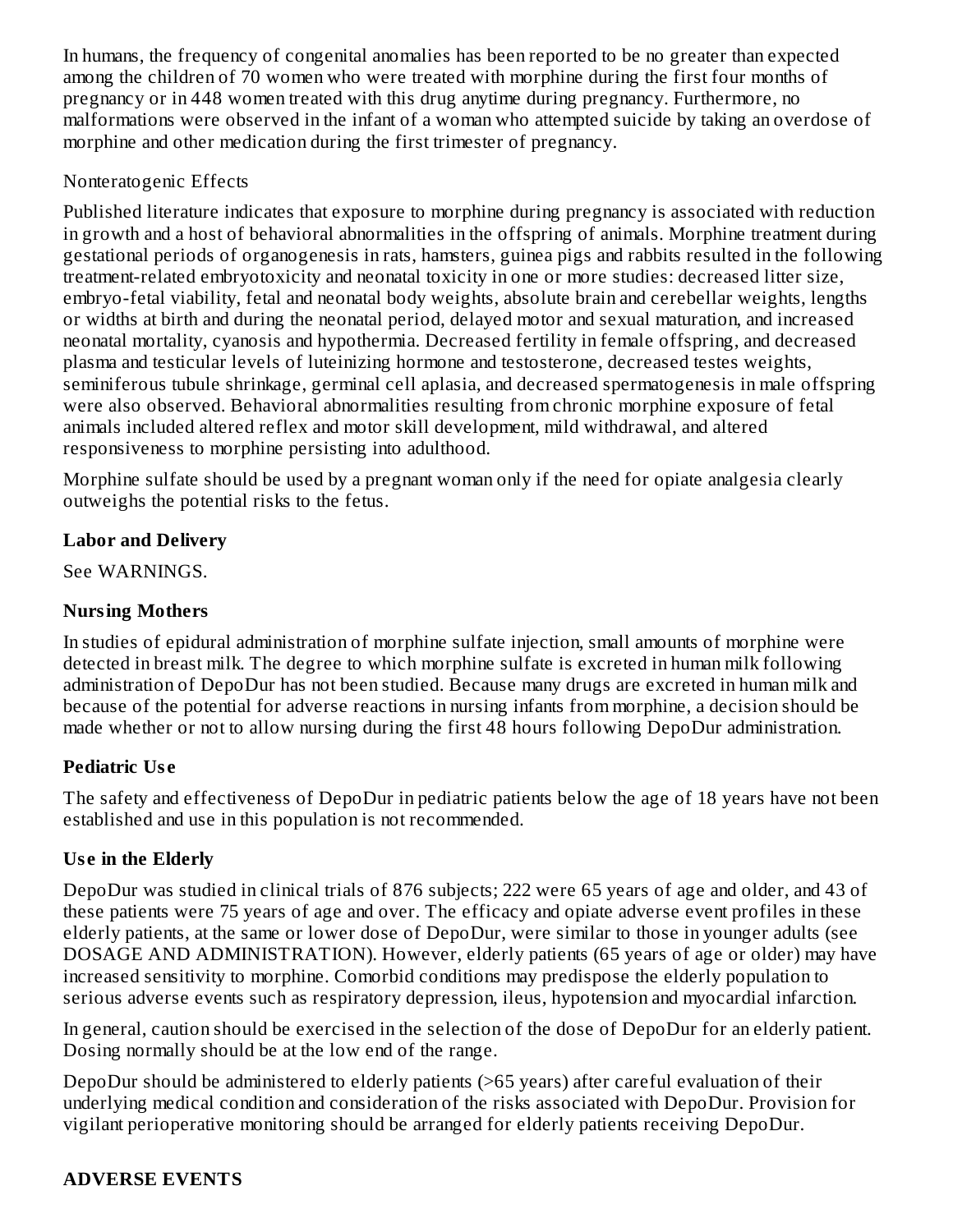In controlled and open label clinical studies with DepoDur, the majority of the adverse events were typical of opiate medications and would be expected in the surgical populations studied. The most common adverse events (greater than 10%) reported at least once during therapy in patients treated with DepoDur were decreased oxygen saturation, hypotension, urinary retention, vomiting, constipation, nausea, pruritus, pyrexia, anemia, headache, and dizziness. Adverse events occurring in 5–10% of study patients were hypoxia, tachycardia, insomnia, and flatulence. Other less common side effects (seen in 2– 5% of patients receiving DepoDur) included respiratory depression, hypercapnia, paralytic ileus, somnolence, bladder spasm, abdominal distension, hypoesthesia, hypertension, oliguria, bradycardia, anxiety, back pain, increased sweating, dyspepsia, rigors, dyspnea, hypokalemia, paresthesia, and decreased hematocrit.

Of the patients treated with DepoDur in clinical trials, 4% exhibited signs of respiratory depression requiring treatment with narcotic antagonists. In clinical trials, 90% of respiratory depression occurred within 24 hours after administration of DepoDur. However, onset of respiratory depression occurred in 0.6% of patients after more than 48 hours.

During post-marketing experience, central nervous system (CNS) depression, including obtunded feeling, non-arousable condition, unresponsiveness, confusion, and lethargy, has been reported following epidural administration of DepoDur. In most of these cases with CNS depression, there was concomitant administration of different narcotics or hypnotic/sedative medications in the post-operative period.

During post-marketing experience, severe respiratory depression, involving apnea or respiratory arrest, and cardiac arrest have been reported following administration of labeled doses of DepoDur.

Prolonged respiratory depression or apnea may occur when administration of epidural DepoDur is associated with subarachnoid puncture.

## **DRUG ABUSE AND DEPENDENCE**

DepoDur is a μ-agonist opiate and is a Schedule II controlled substance. Morphine, as with other opiates used in analgesia, can be abused and is subject to criminal diversion. Drug addiction is characterized by compulsive use, use for non-medical purposes, and continued use despite harm or risk of harm.

As with all potent μ-agonist opiates, tolerance as well as psychological and physical dependence to morphine may develop irrespective of the route of administration (intravenous, intramuscular, intrathecal, epidural or oral). Tolerance is a condition in which previous exposure to an opiate results in the necessity for increasingly larger doses of the drug in order to produce the same degree of analgesia. Withdrawal symptoms, indicating the presence of psychophysiological dependence, may occur when morphine is discontinued abruptly after chronic administration for analgesia, or upon administration of a drug with full or partial opiate antagonist effects. Care must be taken to avert withdrawal in patients who have been maintained on parenteral/oral opiates prior to epidural administration of DepoDur.

Individuals with a history of opiate or other substance abuse would be considered to be at greater risk of addiction or abuse, given that they are more apt to respond to the euphorigenic and reinforcing properties of morphine. However, concerns about abuse, addiction or diversion of opiates should not prevent proper management of pain.

DepoDur is intended for epidural use only. Abuse of DepoDur may pose a hazard of overdose and death when administered through other routes. This risk is increased with concurrent use of other medications or illicit drugs.

## **OVERDOSAGE**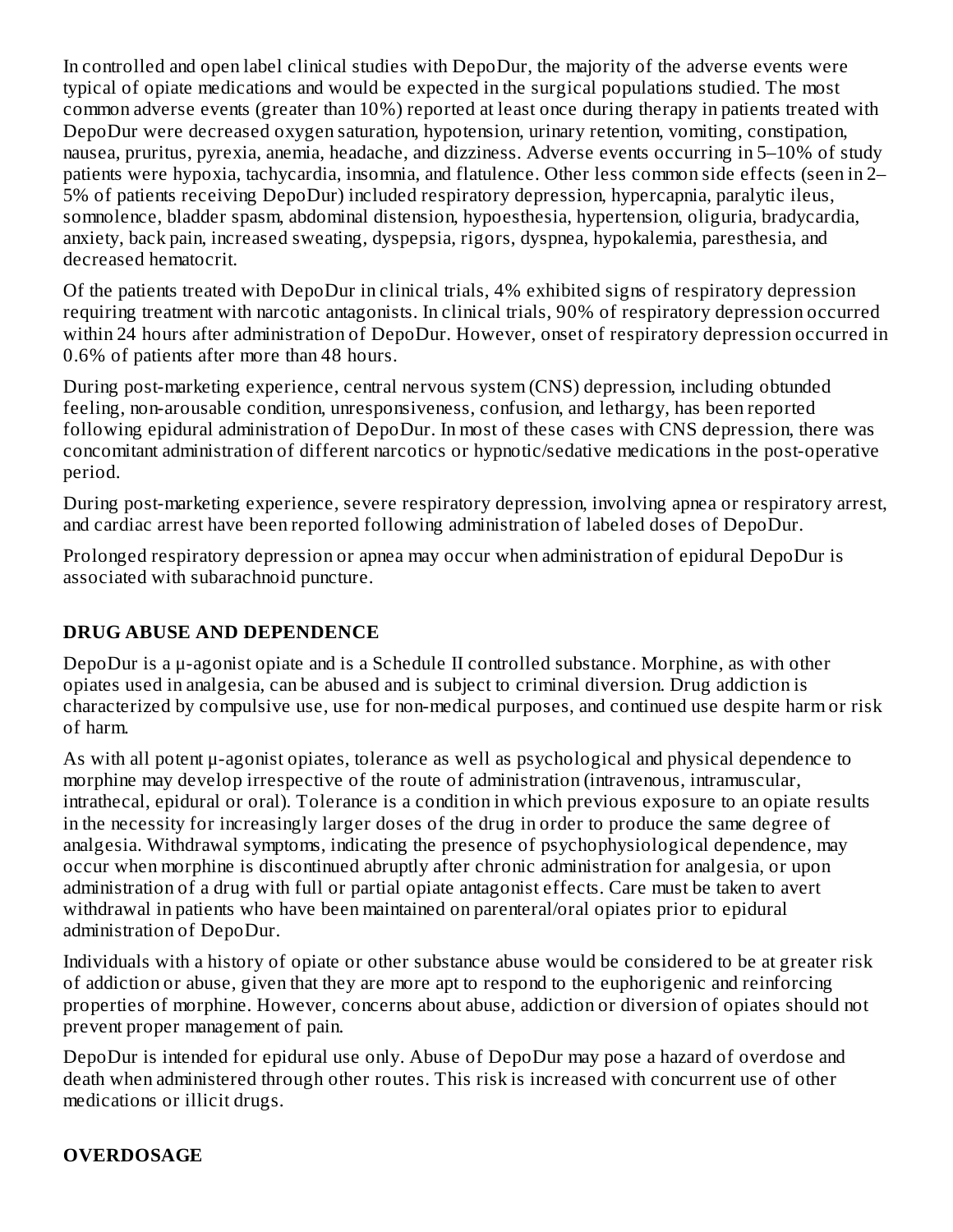Overdosage of morphine is characterized by respiratory depression, with or without concomitant CNS depression. In severe overdosage, apnea, circulatory collapse, cardiac arrest and death may occur. The conditions that might cause an overdosage situation may vary from patient to patient. A DepoDur dose that is within the labeled dosing guidelines may be found to be more than could be tolerated by an individual patient. During post-marketing experience, spontaneous cases of apnea, respiratory arrest, and cardiac arrest have been reported after administration of labeled DepoDur doses (see WARNINGS and ADVERSE EVENTS). Since respiratory arrest may result either through direct depression of the respiratory center or as the result of hypoxia, attention should primarily be given to the establishment of adequate respiratory exchange through provision of a patent airway and institution of assisted or controlled ventilation. Opiates administered in addition to DepoDur to manage pain may precipitate or worsen adverse events such as respiratory depression. Additional opiates should be administered with caution.

The opiate antagonist, naloxone, is a specific antidote. An initial dose of 0.4 to 2 mg of naloxone should be administered intravenously, simultaneously with respiratory resuscitation. If the desired degree of counteraction and improvement in respiratory function is not obtained, naloxone may be repeated at 2- to 3-minute intervals. If no response is observed after 10 mg of naloxone has been administered, the diagnosis of opiate-induced, or partial opiate-induced, toxicity should be questioned. Intramuscular or subcutaneous administration may be used if the intravenous route is not available.

As the duration of effect of naloxone is considerably shorter than that of DepoDur, repeated administration or continuous infusion of naloxone may be necessary. Patients should be closely observed for evidence of recurrence of respiratory depression.

## **DOSAGE AND ADMINISTRATION**

DepoDur is intended only for lumbar epidural administration prior to surgery or after clamping of the umbilical cord during cesarean section. DepoDur may be administered via needle or catheter at the lumbar level. Administration of DepoDur at the thoracic level or higher is not recommended because it has not been studied. DepoDur may be administered undiluted or may be diluted up to 5 mL total volume with PRESERVATIVE-FREE 0.9% normal saline.

Vials of DepoDur should be gently inverted to re-suspend the particles immediately prior to withdrawal from the vial. Avoid aggressive agitation. No further reconstitution or dilution is required.

For major orthopedic surgery of the lower extremity the recommended dose of DepoDur is 15 mg. For lower abdominal or pelvic surgery, the recommended dose of DepoDur is 10-15 mg. Some patients may benefit from a 20-mg dose of DepoDur, but the incidence of serious adverse respiratory events was dose-related in clinical trials. For cesarean section, the recommended dose is 10 mg.

DepoDur should be administered to elderly patients (>65 years) after careful evaluation of their underlying medical condition and consideration of the risks associated with DepoDur. Vigilant perioperative monitoring should be exercised for elderly patients receiving DepoDur. In general, as with all opiates, the dose for elderly or debilitated patients should be at the low end of the dosing range.

While DepoDur is indicated for women undergoing cesarean section following clamping of the umbilical cord, DepoDur should not be administered to women for vaginal labor and delivery.

The safety and effectiveness of DepoDur in pediatric patients below the age of 18 years have not been established and use in this population is not recommended.

**DepoDur should be administered by or under the direct supervision of a physician experienced in the technique of epidural administration and who is thoroughly familiar with the risks associated with the drug product. It should be administered only in s ettings where there is adequate patient monitoring. Resus citative equipment and a specific antagonist (naloxone injection) should be immediately available for the management of respiratory depression. Patient monitoring should**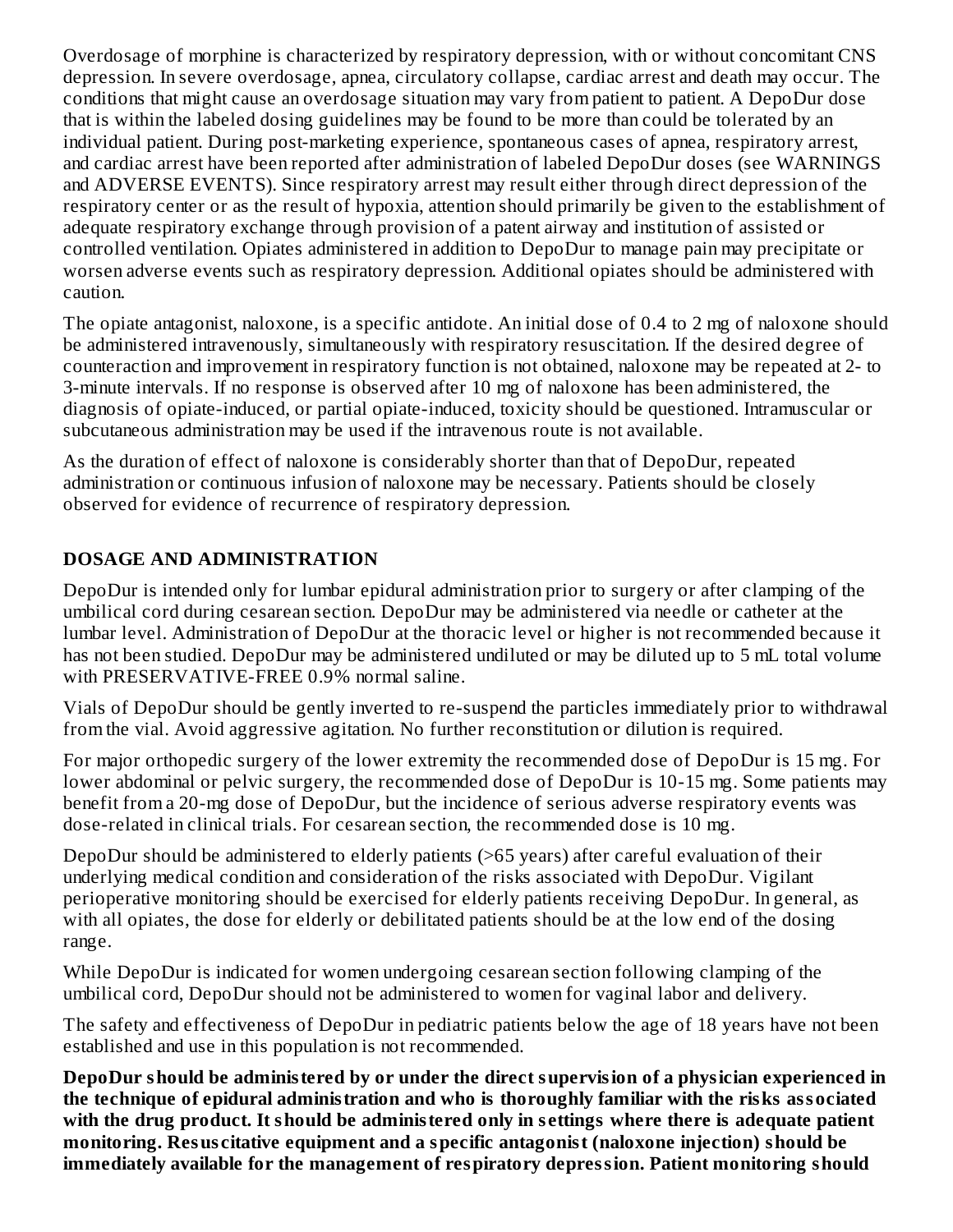#### **be continued for at least 48 hours after dosing, as delayed respiratory depression may occur (s ee WARNINGS).**

Improper placement of a needle or catheter in the epidural space should be ruled out before DepoDur is injected. Techniques to detect improper placement of a needle or catheter include: a) aspiration to check for the presence of blood or cerebrospinal fluid and/or b) administration of a 3-mL test dose of 1.5% PRESERVATIVE-FREE lidocaine and epinephrine (1:200,000). If a test dose is administered, the patient should be observed for tachycardia or sudden onset of segmental anesthesia, indicating that intrathecal injection has occurred. To minimize a pharmacokinetic interaction of DepoDur with the test dose, flush the epidural catheter with 1 mL of PRESERVATIVE-FREE 0.9% normal saline and wait at least 15 minutes after administration of the test dose.

**Do not mix DepoDur with any other medications. Once DepoDur has been administered, no other medication should be administered into the epidural space for at least 48 hours.**

**Do not us e an in-line filter during administration of DepoDur.**

**Although DepoDur is a sterile agent, it does not contain any bacteriostatic agents. Therefore, DepoDur must be administered within 4 hours after withdrawal from the vial. Do not heatsterilize or gas-sterilize.**

**Dis card any unus ed portion in a manner appropriate for Schedule II substances.**

#### **PROTECT DEPODUR FROM FREEZING. DO NOT ADMINISTER DEPODUR IF IT IS SUSPECTED THAT THE VIAL HAS BEEN FROZEN.**

## **SAFETY AND HANDLING INSTRUCTIONS**

DepoDur consists of morphine encapsulated in multivesicular lipid-based particles that pose no known risk of handling to healthcare workers. Vials of DepoDur should be gently inverted to re-suspend the particles immediately prior to withdrawal from the vial.

Each vial of DepoDur contains a potent opiate that has been associated with abuse and dependence among health care providers. Appropriate measures should be taken to control this product within the hospital or clinic including rigid accounting, rigorous control of wastage, and restricted access.

**Protect DepoDur from freezing. Do not administer DepoDur if it is suspected that the vial has been frozen.** Each carton of DepoDur includes a freeze indicator that should be checked prior to administration of the product. Do not administer DepoDur, if the bulb of the freeze indicator has changed from clear to pink or purple, as this indicates that the product may have frozen. Freezing may adversely affect the modified release mechanism of DepoDur.

As a convenience to the hospital pharmacist, each carton of DepoDur includes pharmacy stickers for noting when each vial has been removed from refrigeration and advising to resuspend just prior to use. Following withdrawal from the vial DepoDur may be held at 15° to 30°C (59° to 86°F) for up to 4 hours prior to administration.

## **HOW SUPPLIED**

Preservative-free DepoDur (morphine sulfate extended- release liposome injection) is available in 10 mg/mL single-use, amber vials for epidural administration.

10 mg/1 mL vial packaged in cartons of 5 (NDC 24477-020-04) 15 mg/1.5 mL vial packaged in cartons of 5 (NDC 24477-020-05)

#### **STORAGE**

Protect from freezing. DepoDur should be routinely stored in the refrigerator at 2° to 8°C (36° to 46°F). Keep DepoDur vials in carton during refrigeration. DepoDur may be held at controlled room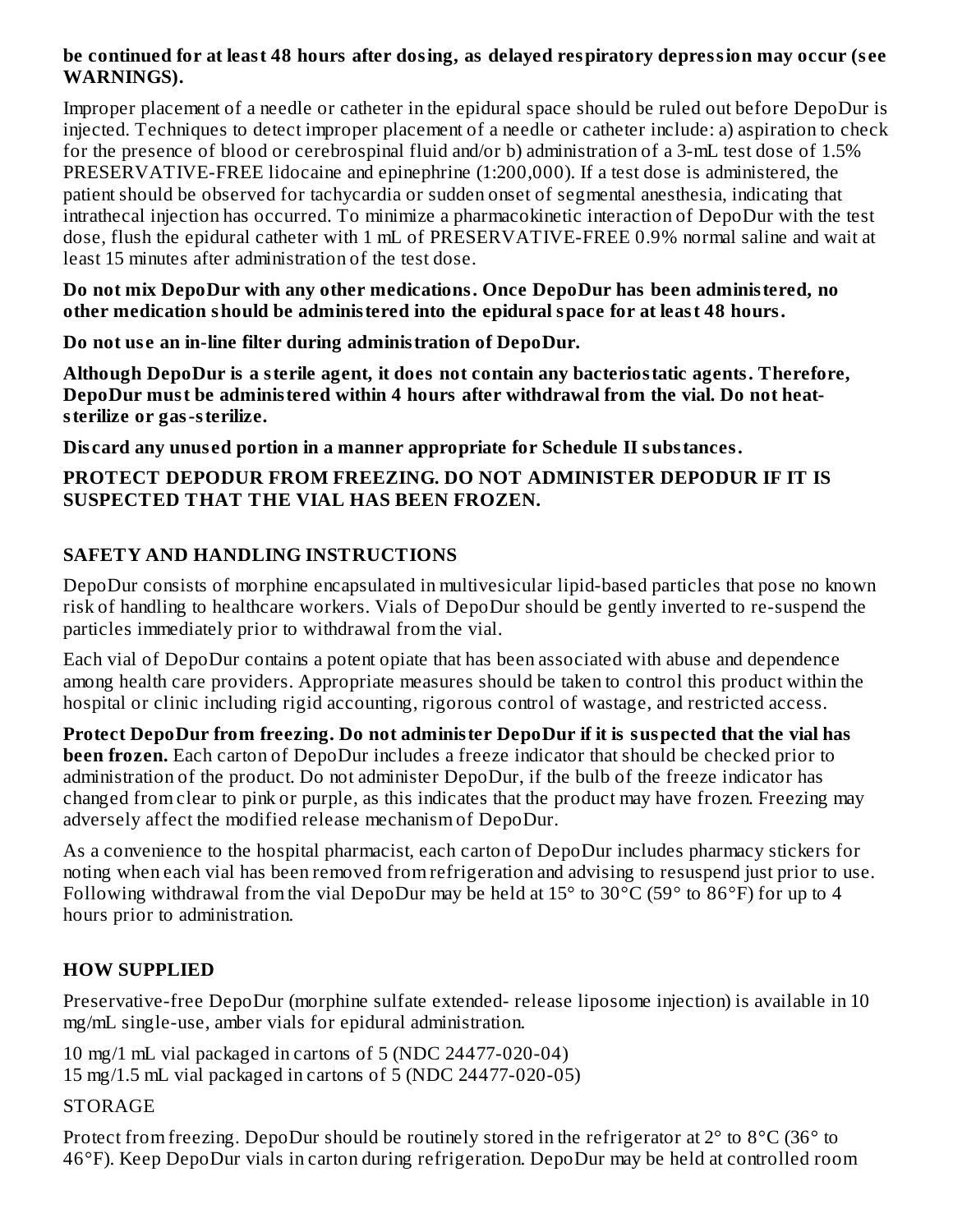temperature for up to 30 days in **s ealed, intact** (unopened) vials. Vials stored at controlled room temperature may be separated from the carton, but should not be returned to a refrigerator. Discard vials that have been stored at room temperature for over 30 days

Manufactured for: EKR Therapeutics, Inc. Cedar Knolls NJ 07927

Manufactured by: Pacira Pharmaceuticals San Diego, CA 92121

# Copyright © Pacia Pharmaceuticals Inc. 2007

Printed in U.S.A December, 2007 2007-02

|                            | <b>DEPODUR</b>                                                   |                            |                         |                             |                            |          |                           |
|----------------------------|------------------------------------------------------------------|----------------------------|-------------------------|-----------------------------|----------------------------|----------|---------------------------|
|                            | morphine sulfate injection, lipid complex                        |                            |                         |                             |                            |          |                           |
|                            |                                                                  |                            |                         |                             |                            |          |                           |
|                            | <b>Product Information</b>                                       |                            |                         |                             |                            |          |                           |
|                            | Product Type                                                     |                            | HUMAN PRESCRIPTION DRUG | Item Code (Source)          |                            |          | NDC:24477-020             |
|                            | <b>Route of Administration</b>                                   | EPIDURAL                   |                         | <b>DEA Schedule</b>         |                            |          | C <sub>II</sub>           |
|                            |                                                                  |                            |                         |                             |                            |          |                           |
|                            |                                                                  |                            |                         |                             |                            |          |                           |
|                            | <b>Active Ingredient/Active Moiety</b>                           |                            |                         |                             |                            |          |                           |
|                            |                                                                  | <b>Ingredient Name</b>     |                         |                             | <b>Basis of Strength</b>   |          | Strength                  |
|                            | morphine sulfate (UNII: X3P646A2J0) (morphine - UNII:76I7G6D29C) |                            |                         |                             |                            |          | 10 mg in $1$ mL           |
|                            |                                                                  |                            |                         |                             |                            |          |                           |
|                            | <b>Inactive Ingredients</b>                                      |                            |                         |                             |                            |          |                           |
|                            |                                                                  | <b>Ingredient Name</b>     |                         |                             |                            | Strength |                           |
|                            | cholesterol (UNII: 97C5T2UQ7J)                                   |                            |                         |                             | 3.3 mg in 1 mL             |          |                           |
|                            | DPPG()                                                           |                            |                         |                             | $0.9$ mg in $1 \text{ mL}$ |          |                           |
|                            | tricapryline ()                                                  |                            |                         |                             | $0.3$ mg in $1$ mL         |          |                           |
|                            | triolein (UNII: O05EC62663)                                      |                            |                         |                             | $0.1$ mg in $1$ mL         |          |                           |
| DOPC()<br>4.2 mg in $1$ mL |                                                                  |                            |                         |                             |                            |          |                           |
|                            |                                                                  |                            |                         |                             |                            |          |                           |
|                            |                                                                  |                            |                         |                             |                            |          |                           |
|                            | Packaging                                                        |                            |                         |                             |                            |          |                           |
| #                          | <b>Item Code</b>                                                 | <b>Package Description</b> |                         | <b>Marketing Start Date</b> |                            |          | <b>Marketing End Date</b> |
|                            | 1 NDC:24477-020-04                                               | 5 in 1 CARTON              |                         |                             |                            |          |                           |
| $\mathbf{1}$               |                                                                  | 1 mL in 1 VIAL, SINGLE-USE |                         |                             |                            |          |                           |
|                            |                                                                  |                            |                         |                             |                            |          |                           |
|                            |                                                                  |                            |                         |                             |                            |          |                           |

**DEPODUR**